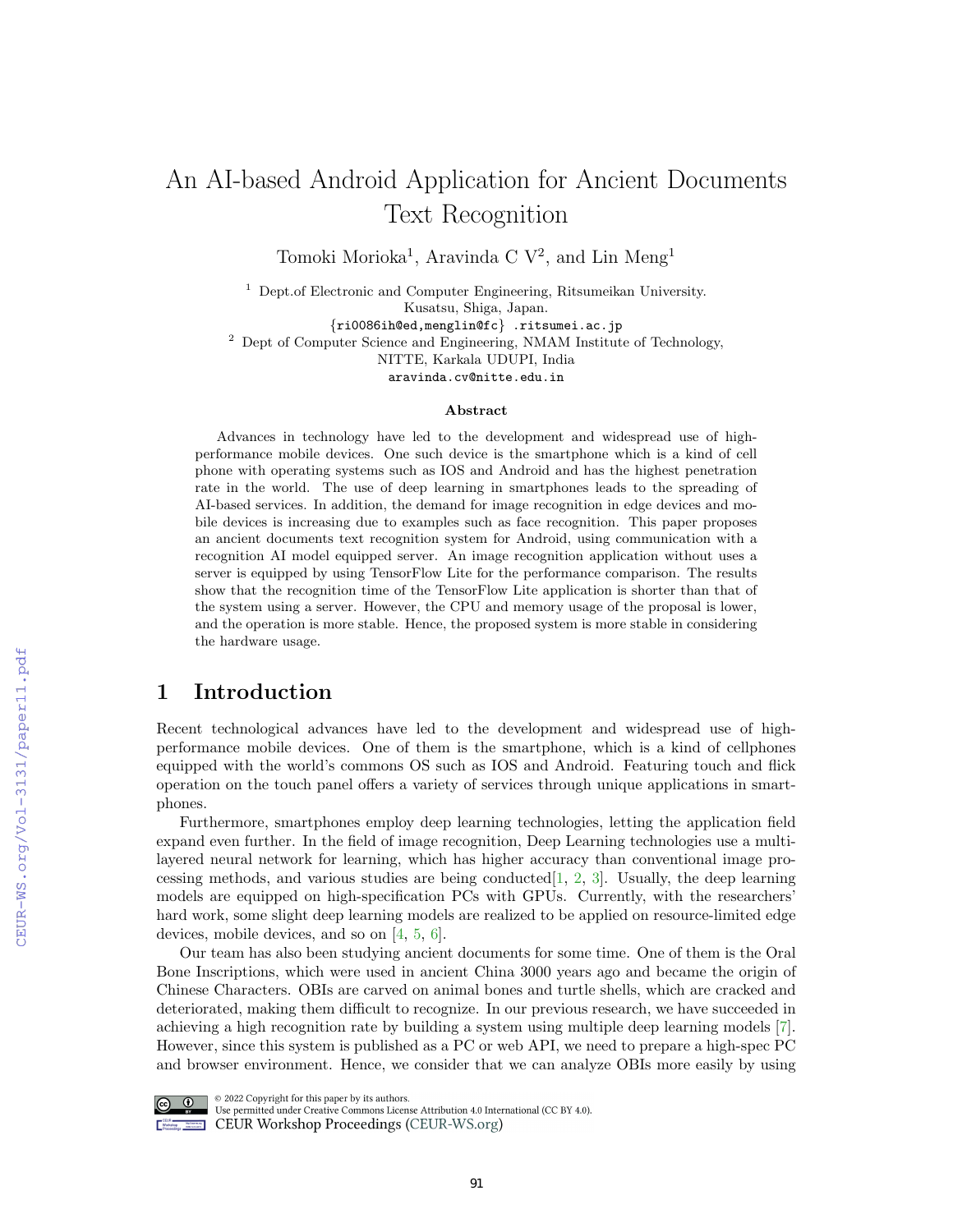an Android application to do these things. For example, an OBIs image taken by a camera can be recognized instantly. As there are no implementation examples of OBIs recognition in Android, we research the implementation of deep learning models and the use of deep learning in smartphones to realize this application.

Implementing deep learning on Android devices using frameworks such as TensorFlow[\[8\]](#page-7-0) and PyTorch[\[9\]](#page-7-1), are possible to create standalone applications which perform image recognition only using Android devices.

However, not all Android devices have identical specifications, and it is difficult to guarantee that the application can work on all devices because the application depends on the specifications. Therefore, in this paper, we develop a recognition system that guarantees the operation of applications by using a server to perform image recognition instead of the Android device. Specifically, the trained deep learning models are equipped on the server previously.

In the recognition processing, the target images in the Android device are sent to the server firstly. Then the image recognition is performed in the server using a trained model. Finally, the android device the recognition results. To prove the effectiveness of our proposal, we compare the system performance with the standalone application, implementing a trained model using TensorFlow Lite.

In section 2 describes related work. Section 3 introduces the recognition flow of the proposed system. Section 4 reports and discusses the experimental results, then the paper is concluded in section 5.

# 2 Related work

#### 2.1 TensorFlow Lite

TensorFlow is an open software library for numerical computation released by google. It is also a numerical library specialized for deep learning that can perform calculations on mul-



<span id="page-1-0"></span>Figure 1: Deploying TensorFlow Lite[\[8\]](#page-7-0)(https://www.tensorflow.org/lite/convert/index?hl=ja)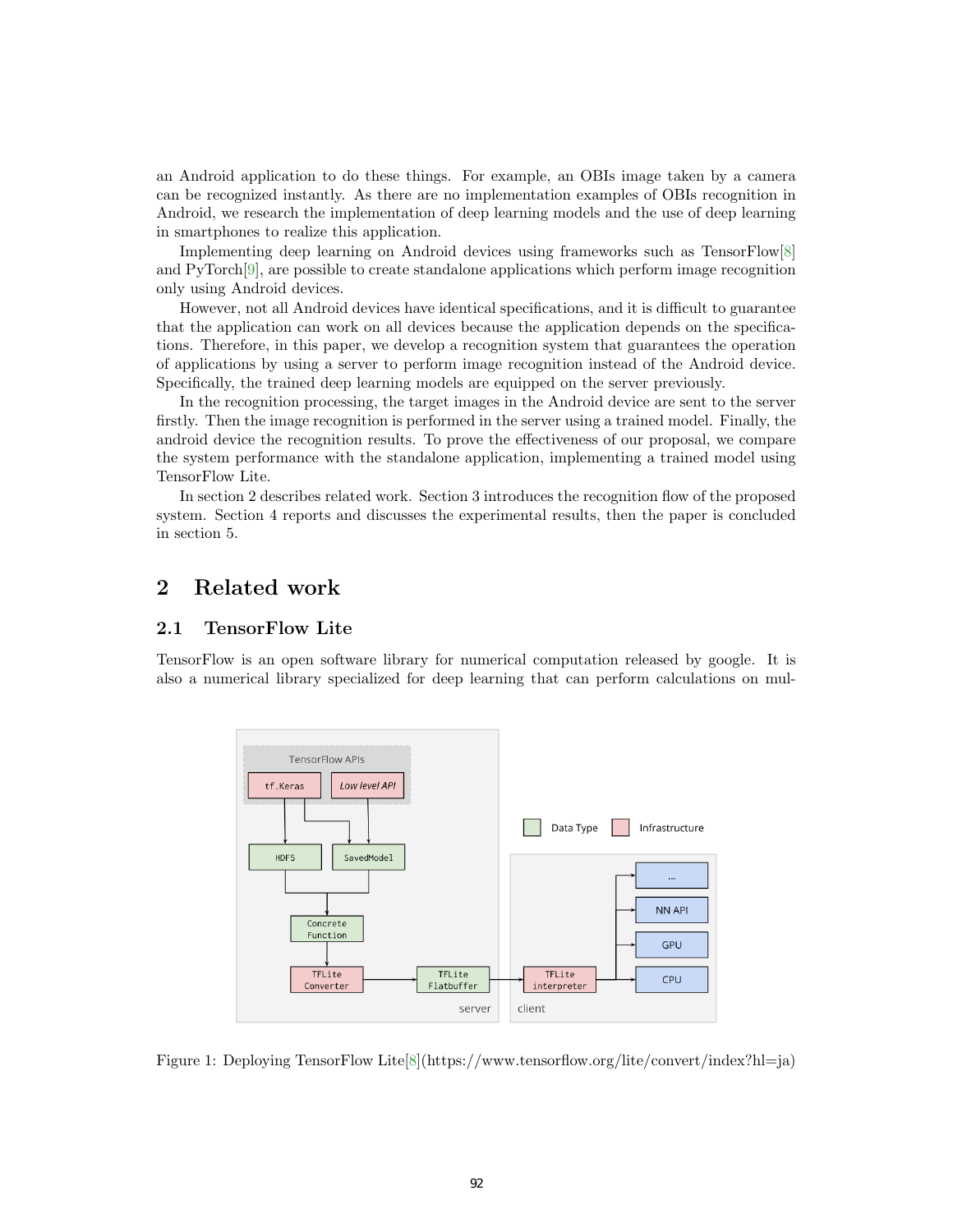tidimensional arrays of "Tensor". Almost all of the major operating systems are applied to TensorFlow, such as Linux, macOS, and Windows, for the reason of TensorFlow's extensive library and customization features. Currently, TensorFlow possesses a larger number of users among deep learning frameworks.

TensorFlow Lite is a toolset for running TensorFlow models on the edge and mobile devices, which provides APIs to enable inference on mobile devices, the transformation of TensorFlow models for mobile devices, and model optimization through quantization and other means.

The flow of deployment to edge devices and mobile devices is shown in Figure [1](#page-1-0) by using TensorFlow Lite. Firstly, TensorFlow Lite Converter converts a model trained with TensorFlow APIs. Secondly, the model is deployed using the publicly available TensorFlow Lite API. It also has an API for deploying to Android.

### 2.2 System target of Oral Bone Inscriptions Recognition

The goal of our system aims to recognize and organize the ancient documents, including OBIs [\[10\]](#page-7-2), rubbings[\[11\]](#page-7-3), Japanese Kuzushiji documents[\[12\]](#page-7-4) and so on. This paper only focuses on OBIs recognition and organization.

OBIs are one kind of ancient character, used in China more than 3,000 years ago and are the origin of Chinese characters. They were carved on turtle shells and animal bones because there was no ink and paper. Deciphering OBIs is very important for the study of history and Chinese characters. However, they are difficult to be deciphered due to severe deterioration. Hence, researchers have tried to recognize the OBIs by image processing and deep learning [\[13,](#page-7-5) [10,](#page-7-2) [14\]](#page-7-6). However, these methods should cut OBIs images manually. Furthermore, some researchers have tried to realize detecting OBIs from Oracle Bone and recognizing the OBIs in the same system [\[14,](#page-7-6) [7\]](#page-7-7).

For the researchers are easy to recognize the OBIs online, the goal of this paper is to build an online OBI recognition system based on Android using two deep Learning models shown in the paper [\[7\]](#page-7-7).



<span id="page-2-0"></span>Figure 2: System flow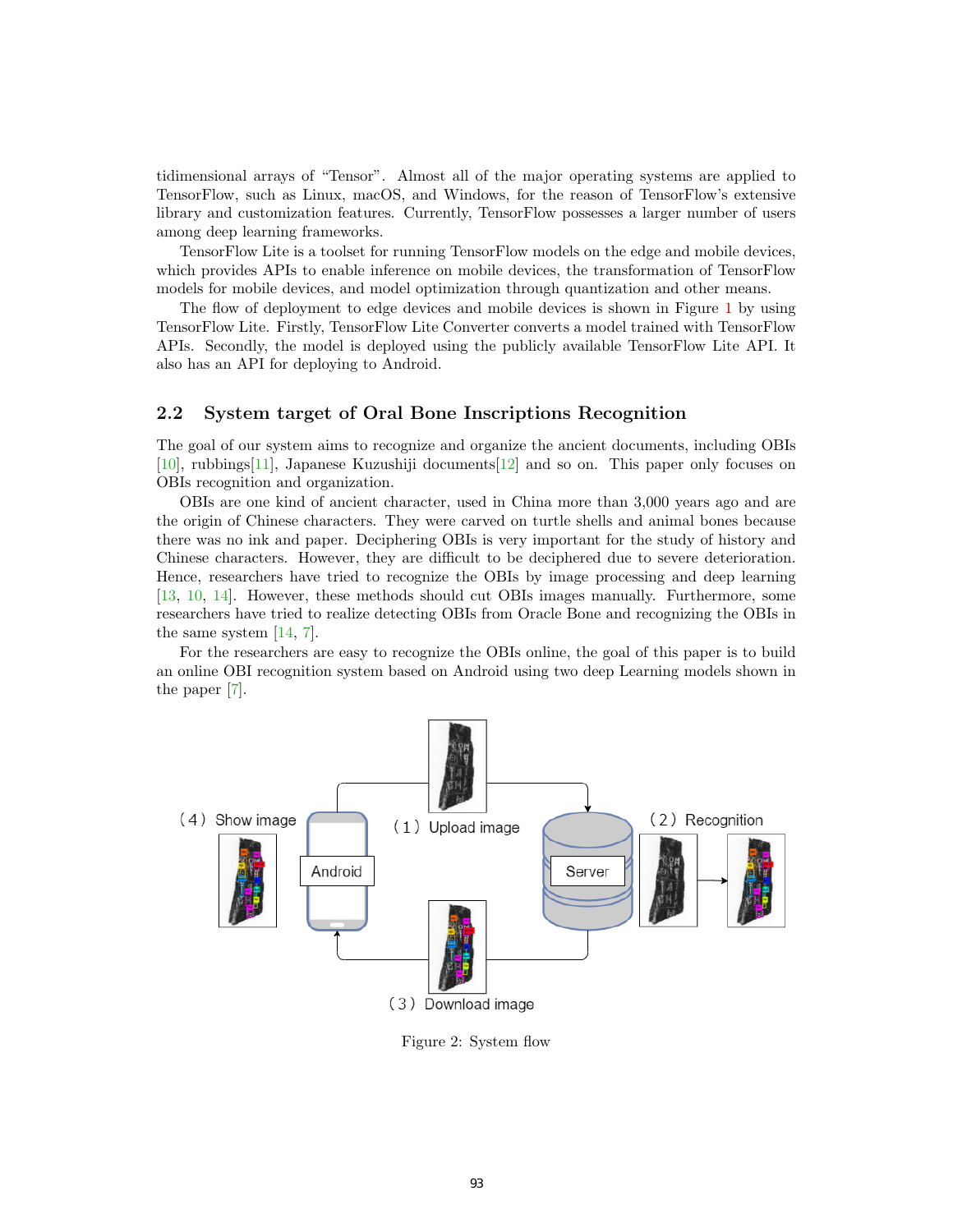# 3 System flow

The system flow of the proposed method, a server-based image recognition system, is shown in Figure [2.](#page-2-0)

In the first step, YOLOv3[\[15\]](#page-7-8), an object detection and recognition model, is applied to recognize multiple characters simultaneously. However, detecting all characters without errors is very difficult. In the second step, the user trims the undetected characters manually and applies MobiliNet to recognize the undetected characters. The system is installed in an application programming interface and is open to researchers and other interested users. The Android application in this paper is challenging work of this API. Hence, only YOLOv3 is applied for detecting and recognizing OBIs.

### (1) Image uploading

The first step is to upload the image from the Android device to the server. We use the POST method of the HTTP protocol to communicate, requesting the URL on the Android side and writing the image data in the request body. The MIME type is "multipart/formdata", which sends three pieces of data. The type attribute of each input element is "submit", "file", and "text".

" $file$ " is an image file.

"text" contains a number and indicates the threshold of the image recognition result. "submit" is the trigger for Upload, and the server-side starts processing when it receives "submit".

### (2) Image recognition

The second step is to perform image recognition on the server. YOLOv3 is applied in this work, which runs on DarkNet, a framework built-in C programming language, to recognize OBIs. DarkNet refers to the directory path of the image stored in the server and the received threshold value and processes it. The output images of the recognition results are saved in the same directory in the server.

### (3) Image Downloading

The third step is to download the image. At the same time as the recognized recognition result is stored in the server, the Android side sends a request and starts downloading the image using the GET method of the HTTP protocol.

#### (4) Show image

The fourth step is to display the downloaded image of the recognition result on the Android application.

# 4 Evaluation

We equip the proposal system on android, uses Xperia XZ1 Compact with 4GB memory and 32GB storage. Five OBI rubbing images are employed as the testing image, which is selected from book [\[16\]](#page-7-9).

For comparing the performance, and TensorFlow Lite system is also equipped on android. The proposal results and the TensorFlow Lite results are shown in Figure [3](#page-4-0) and Figure [4,](#page-4-1) respectively. The detected and recognized OBIs are crossed by a bounding box, which proves two of the system are equipped very well.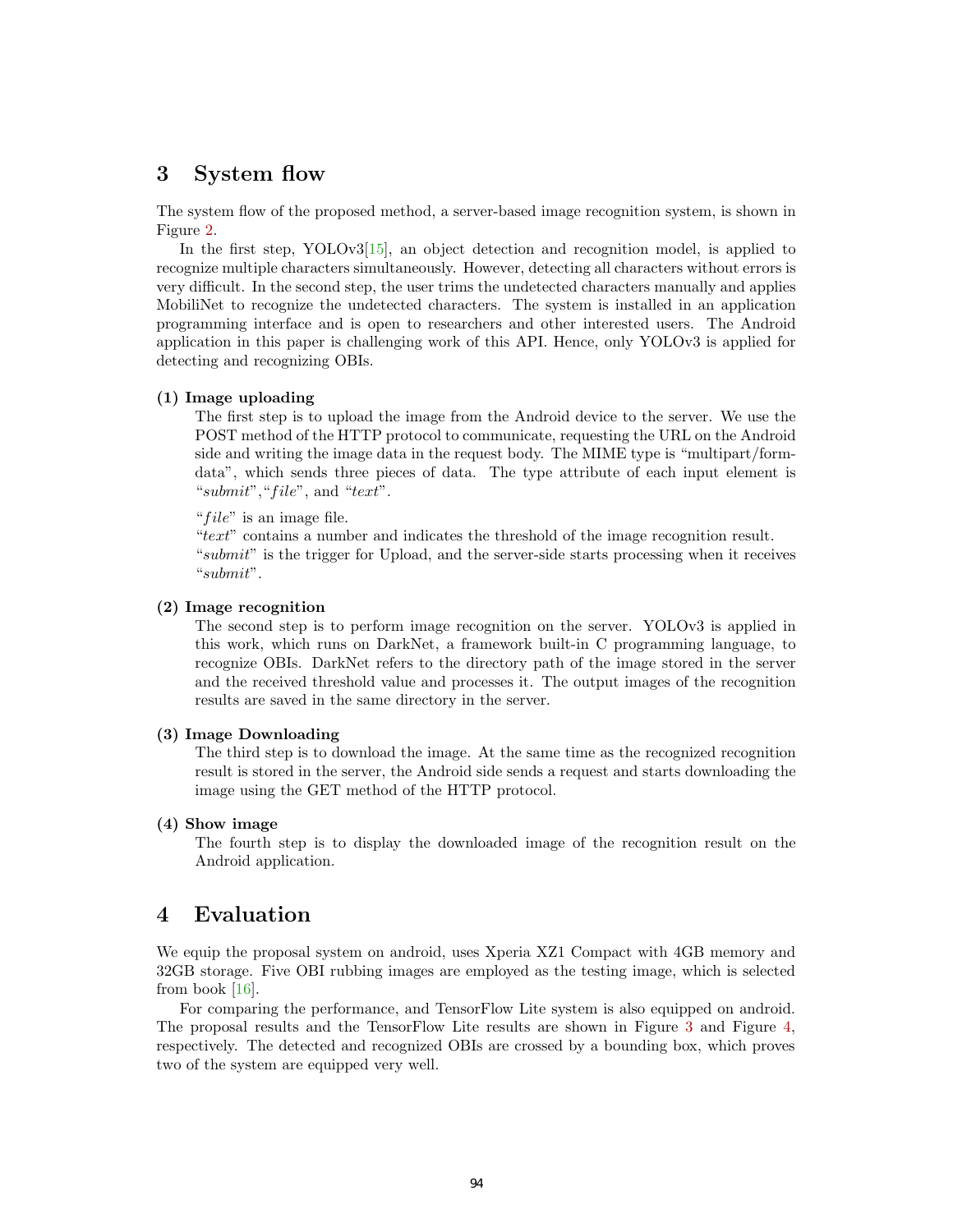

<span id="page-4-0"></span>Figure 3: Evaluation results of the proposal Figure 4: Evaluation results of TensorFlow Lite application

<span id="page-4-2"></span><span id="page-4-1"></span>

| Image name    | Image size | Recognition | Average CPU | Average memory |
|---------------|------------|-------------|-------------|----------------|
|               |            | time        | usage       | usage          |
| 00004.jpg     | 45.07KB    | 3.078s      | $5\%$       | 48.2MB         |
| 2.jpg         | 46.52KB    | 2.969s      | $2\%$       | 51.9MB         |
| $30$ .jpg     | 49.99KB    | 2.980s      | $3\%$       | 52.4MB         |
| 00009.jpg     | 38.71KB    | 2.981s      | $6\%$       | 52.2MB         |
| 2426-36-1.jpg | 256KB      | 3.571s      | $6\%$       | 51.2MB         |

## 4.1 Evaluation results

The performance of evaluation results are shown in Table [1,](#page-4-2) Table [2.](#page-5-0)

### Recognition time

In terms of recognition time, the TensorFlow Lite app is generally shorter than the proposed system. However, the recognition time of 2426-36-1.jpg is almost the same, indicating that the recognition time of the TensorFlow Lite application is highly dependent on the file size.

#### CPU usage and memory usage

In terms of average CPU usage, the proposed system uses less than CPU 10% of the CPU in all five images. While the TensorFlow Lite app uses approximately 40 ˜50%.

About the average memory usage, the TensorFlow Lite application uses about 530MB, while the proposed system uses about 50MB which is only 10% of the TensorFlow Lite application used.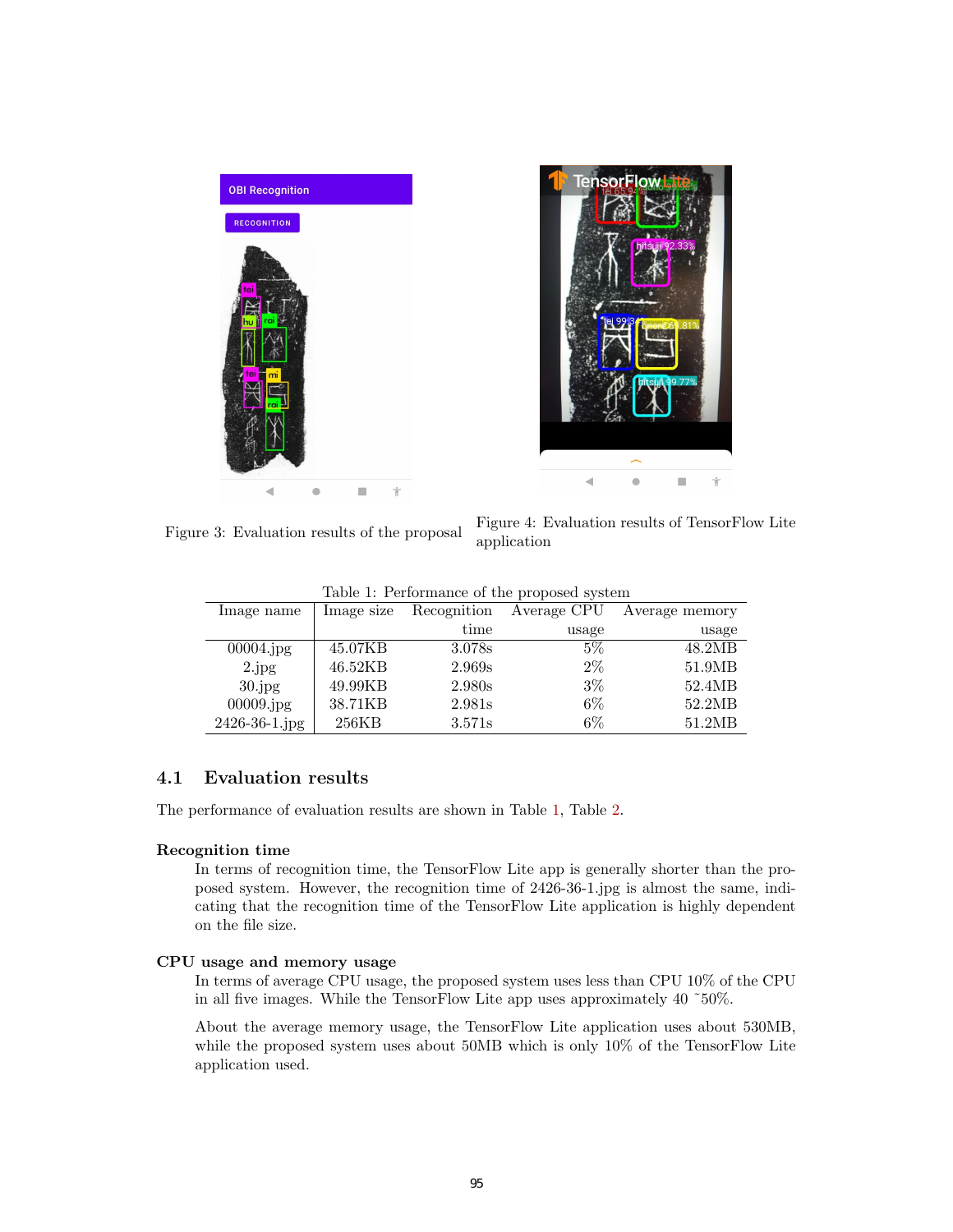<span id="page-5-0"></span>Table 2: Performance of TensorFlow Lite system

| Image name           | Image size | Recognition | Average CPU | Average memory |
|----------------------|------------|-------------|-------------|----------------|
|                      |            | time        | usage       | usage          |
| $00004$ .jpg         | 45.07KB    | 1.204s      | 38\%        | 526.8MB        |
| 2.jpg                | 46.52KB    | 1.044s      | $50\%$      | 521.5MB        |
| $30$ . jpg           | 49.99KB    | 1.233s      | $50\%$      | 538.5MB        |
| 00009.jpg            | 38.71KB    | 1.434s      | $39\%$      | 535.7MB        |
| $2426 - 36 - 1$ .jpg | 256KB      | 3.556s      | 42\%        | 528.9MB        |

The CPU and memory usage of the proposed system is reduced because Android's tasks are only communication and image display.

#### Application size and startup time

In terms of Application size, TensorFlow Lite utilizes 289MB of memory. However, the proposed application utilizes 13.72MB is only 4.7% of TensorFlow Lite. Hence, the proposal is a slight application that has a great advantage in memory utilization.

In terms of startup time, the proposed system is 0.572s. However, the TensorFlow Lite application costs 3.147s which is 5.5 times longer than the proposal. It also proves the advantage of our proposal in startup time.

#### 4.2 Discussion

#### 4.2.1 Discussion in Performance Comparison

In terms of the recognition time, the TensorFlow Lite application is shorter than the proposed application. This is because the proposed method relies on communication. The communication flow consists of establishing a connection, waiting for server processing, and receiving the resulting image. The average waiting time for server processing was about 2 seconds. This is because the model of the TensorFlow Lite application starts running immediately after the start of inference, while the model of the proposed method starts running only after the image transmission is completed.

In terms of CPU and memory usage, the TensorFlow lite application is more expensive. Furthermore, Android devices use about 1 to 1.5 GB of memory to run the OS, causing the system cannot provide too much memory to run the other applications. Otherwise, the proposed system only uses a few memory and more stable for users.

Since Android devices currently in widespread use range from those with high specifications to those with low specifications, we consider that a proposed system with stable operation is superior for providing as a service. However, if the specifications of Android devices increase with the development of technology and Android devices with high specifications become common, the operation of the TensorFlow Lite app, which is a stand-alone application, will be guaranteed. It is also possible that research on optimization and efficiency of deep learning models will progress and applications will become even lighter. The stability of the operation of the stand-alone application is an issue for the future, and we conclude that the proposed system using communication, which is currently stable, is better.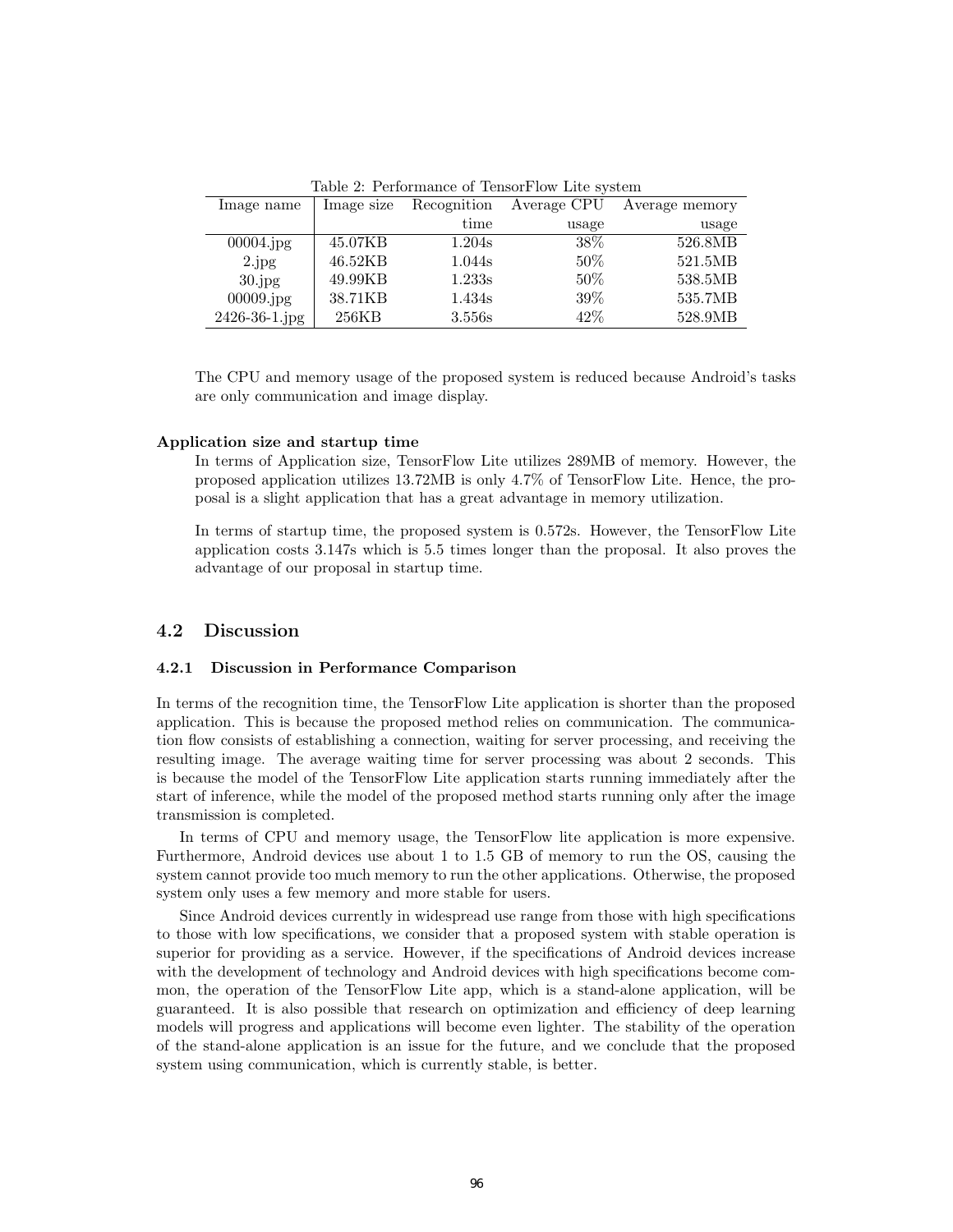#### 4.2.2 Discussions in OBIs Recognition

OBIs Recognition using deep learning has its problems. It is the lack of data sets and the resulting low character detection rate in the object detection model. In the previous study [\[7\]](#page-7-7), another inference model was prepared and reinforced to compensate for the low detection rate. The data sets for the object detection model has to be created manually, which is not an easy task because it requires knowledge of the crustacean characters and errors occur. The proposed method in this paper uses communication to recognize OBIs; OBIs images are sent from Android devices so that the images can be stored in the server. We can then use the images and recognition results to create a data sets to enhance the recognition model on the server. This is an advantage of the proposed method for OBIs recognition because in a standalone application, it is very difficult to re-train the recognition model because it is implemented in the application and the specification of the device is too low to train it. However, there are many problems that need to be solved, such as how to modify the collected data and how to retrain it. These are our future tasks.

# 5 Conclusion

Smartphones are cell phones equipped with an operating system and have the highest penetration rate in the world. Therefore, the use of deep learning in smartphones will lead to the further spread of AI-based services. In addition, the demand for image recognition in edge devices and mobile devices has been rising in recent years. This paper proposes an ancient documents text recognition system for Android, using communication with a server. The comparison of performance is done with the image recognition application using TensorFlow Lite. The results show that the recognition time of the proposal is longer than that of the TensorFlow Lite application. However, in the viewpoint of CPU and memory usage, the proposed system can be guaranteed to work even on devices with low performance. Also, in the viewpoint of OBIs recognition, the proposed method was shown to be superior because of the possibility of expanding the data sets. Our future work is to build a better system for relearning using the proposed method and to improve the stability of the operation of the standalone application.

# 6 Acknowledgments

Part of this work was supported by the Art Research Center of Ritsumeikan University and Key Laboratory of Oracle Bone Inscriptions Information Processing, Anyang Normal University.

# References

- [1] Christian Szegedy, Vincent Vanhoucke, Sergey Ioffeand Jonathon Shlens, and Zbigniew Wojna. Rethinking the inception architecture for computer vision. 2016 IEEE Conference on Computer Vision and Pattern Recognition (CVPR), 2016.
- [2] Vincent Vanhoucke Christian Szegedy, Sergey Ioffe and Alex Alemi. Inception-v4, inceptionresnet and the impact of residual connections on learning. Proceedings of the Thirty-First AAAI Conference on Artificial Intelligence, pages 4278 – 4284, 2017.
- [3] Laurens van der Maaten Gao Huang, Zhuang Liu and Kilian Q. Weinberge. Densely connected convolutional networks. 2017 IEEE Conference on Computer Vision and Pattern Recognition  $(CVPR)$ , 2017.